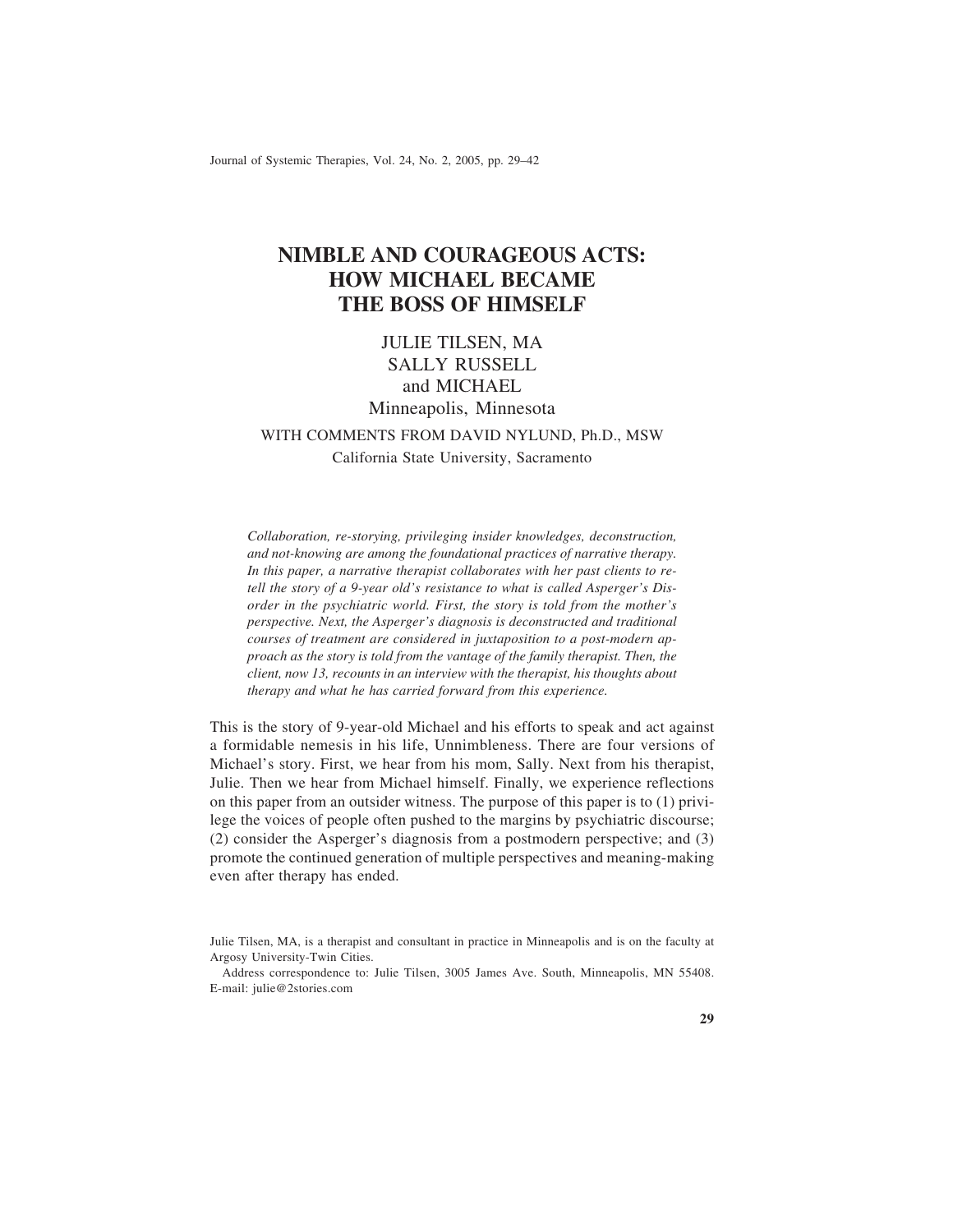#### **A MOTHER FINDS HELP: SALLY'S VERSION**

### **A Son's Request**

The denial, rationalizations, and wishful thinking regarding my son's eccentricities were all obliterated in one moment at the dinner table. Tears filled the blue eyes that first gazed into mine over my breast almost ten years before and dropped one by one onto his cheek.

- MICHAEL: I just feel that I'm different than other people, than the kids in my class.
- SALLY: Tell me about it, honey. What do you mean?

Michael's words—although spoken in a tender voice—did not quaver.

MICHAEL: Well, I'm not saying that I don't have friends or that they aren't nice to me, but it just seems like they're looking at me and thinking What's wrong with you? What are you talking about?

I scrambled to find the piece of parental wisdom that would fix things.

- SALLY: Are you having trouble remembering to talk *with* people, not *at* them so much?
- MICHAEL: Uh huh. And it's like they aren't *ever* interested in any of the same things I am. No one ever has time to listen to my inventions.

Remind him that he's loved, remind him that he's loved. Quick, distract him. But don't forget to validate his feelings.

SALLY: Oh dear. Well, you know you have a really magical way of looking at the world honey. And I love to hear what you have to say. And so do Father and Zack and Nana and Granddad and Grandpa and Grammar and Auntie and— MICHAEL: But none of you are at school. And everyone there fits in but I don't.

Crap, did he try to join in a game of football again on the playground and get completely befuddled as usual? Did he notice that the other kids see each other outside of school and don't invite him along? Did he drift off during class and become embarrassed because someone had to help him get caught up? Did he manufacture another twisted ankle to avoid games class and get teased about being a crybaby once more? Come on, baby, don't make life so hard on yourself. Be okay, be okay.

SALLY: Honey, you know everyone is good at different things. Pause; heart in my throat. Okay, out with it. Our faces only inches apart, How do you mean that they fit in and you don't?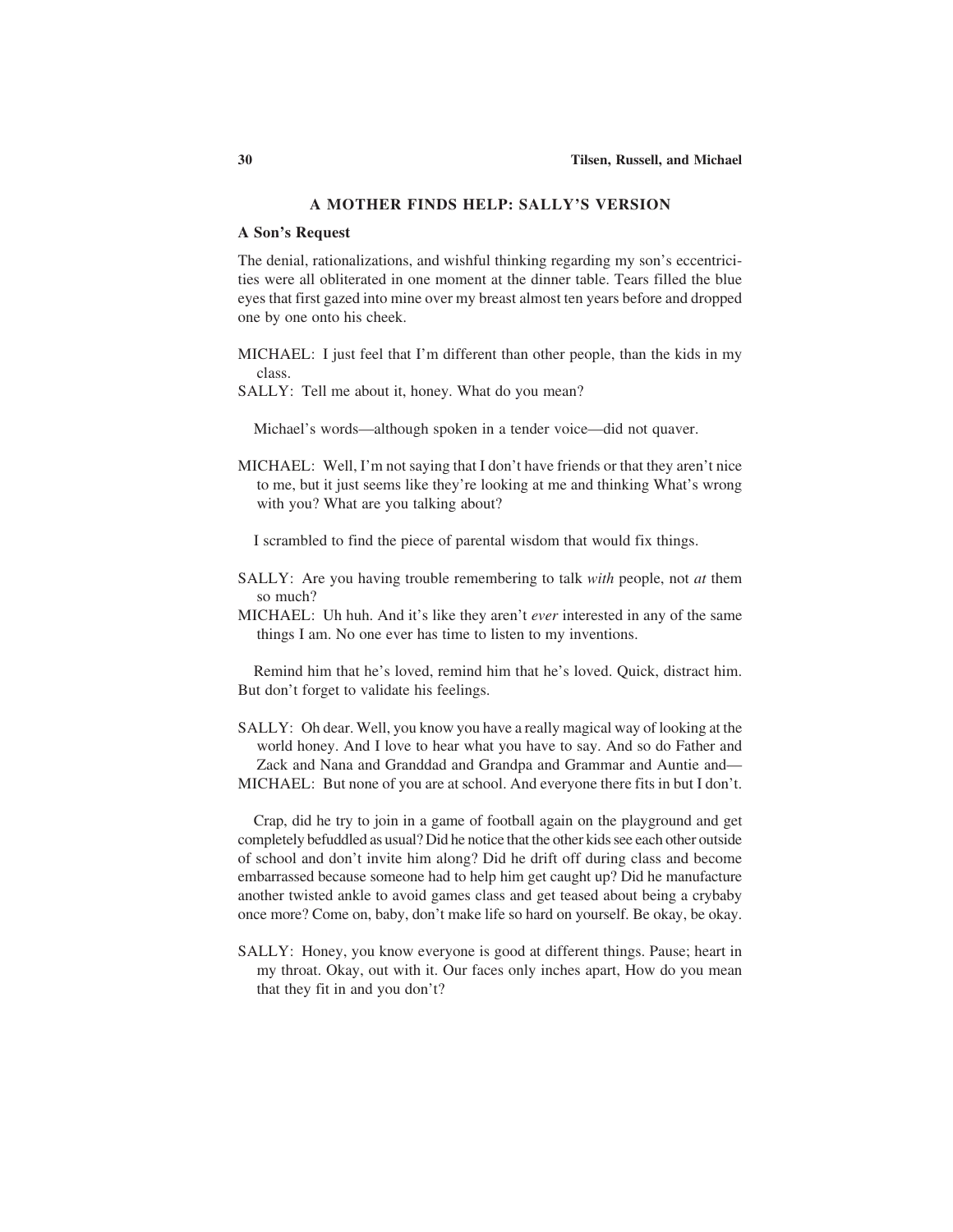- MICHAEL: Well, it's hard to explain. Let me put it this way: it just seems as if everyone else is more clever and nimble than I am. Like I don't belong with everyone else. My heart thuds to my lap and I know that nothing will ever be the same.
- SALLY: Okay Sweetie. Thanks for telling us about it. We'll figure something out. I promise.

*There it was*. Eleven months after we first learned the word "Asperger's." The testing conclusions were explained to us by the education specialist. *There it was*. Nine months after the second opinion came from the behavioral pediatrician and child psychologist. This two-day round of tests had included an ADHD diagnosis and Ritalin recommendation. *There it was.* Six months after we'd told our parents whose collective disbelief and distress was palpable.

I looked at his face and saw the pain that cut deep into his soul. All the conversations with friends and professionals seemed like hollow prattle this frigid night. Each tight throated consultation with other mothers whose children were presenting as different only served to bear out that no amount of parental love or resolve could force our square pegs into society's round hole. Every reference and resource, all those quixotic attempts to get a grasp on Asperger's fell away as Michael dropped the primary issue into our lap.

My child was unhappy and possibly depressed. He felt lonely and isolated and atypical. How we would get him support for his educational future became secondary to how we would get him help with his sense of self worth in the present.

My noblest attempts to keep Asperger's—the label and the limitation—at bay skittered out into a winter evening as bleak a one as the upper Midwest can produce, leaving one stark and brutal truth: I had a kid who needed more help than I could provide.

### **The Search for Therapy**

The next day out came our Preferred Provider Handbook and I made the call to find a therapist. As my voice betrayed the tears that hovered at the ready, the receptionist that answered was kind and certain that there will be a fit for Michael and our family. The therapist who calls back doesn't seem to know why she was given our number.

JULIE: I don't usually treat children with developmental disabilities. I don't actually know much about Asperger's.

We chat some more, and she reiterates that she doesn't usually treat kids with developmental or learning disabilities.

SALLY: Do you ever treat kids who seem depressed?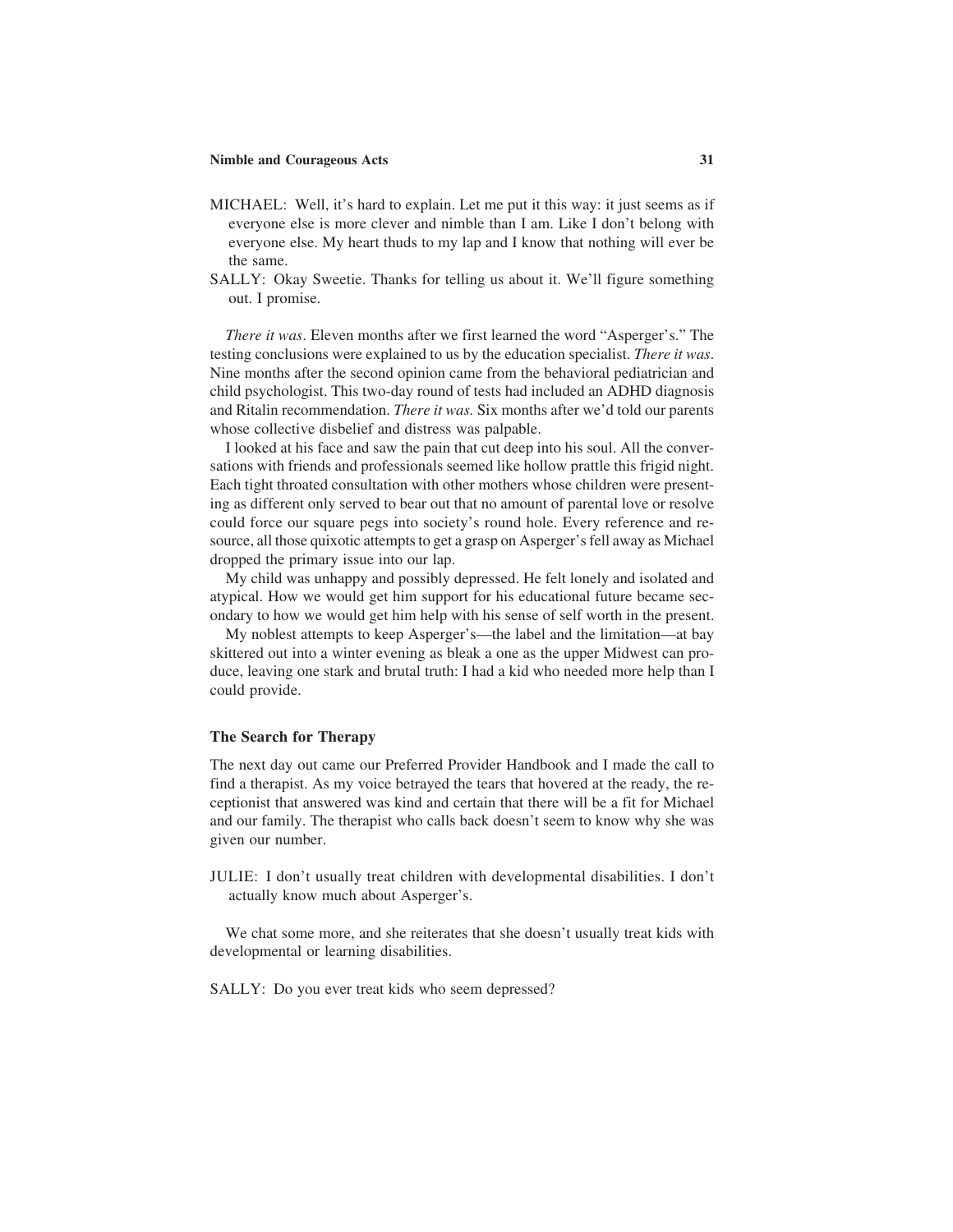JULIE: (Well, yeah . . .) and then somewhere in her explanation of how she works with children and families, I hear the magic word Competence.

For so long, I have felt that Michael's Asperger's makes him somehow incompetent and that my inability to transform his childhood into the happy, rich and rewarding one we had planned for him proved my own incompetence as well. She might just help him find and nourish his own competence—and by default my own—and help him find ways to navigate this rocky path on which he'd been set by genetics or vaccinations or toxins or failed parenting or just dumb bad luck.

- SALLY: Everyone else has been letting us know what he can't do. He needs to know what he's capable of. We all do. I don't want him to see an expert in the field of Asperger's. I want him to see someone who can help him with his sadness.
- JULIE: Okay. Let's pick a date to meet.

#### **The Therapy Process**

Deciding to go to therapy invited feelings of failure and shame. I struggled to tell even the closest friends about our decision. Seeking mental health services as a hypothetical scenario seems the act of a caring parent. But when it came to my own kid, it was like raising a white flag.

Because my husband John's job as a commercial airline pilot has him on the road for two thirds of the month, I attended the majority of the sessions. John's role evolved into that of sounding board and consumer advocate throughout the therapy process, for the siren song of denial was powerful. As the more dramatic and verbal half of the marriage, I sometimes longed to hear that I was making too much of Michael's struggles, that he was perfectly fine and that I was creating an issue where none existed. However, John's certainty that our child needed and was benefiting from the weekly sessions had a significant role in validating the process as it contrasted with his often cautious reserve regarding professional counseling.

Our conversations with Julie provided both focus and framework during the period in which we enfolded "Asperger's Syndrome" into the multiple definitions of our family. We are a married professional and homemaker with three sons. We are Midwestern, pet-owning, Episcopalian, Caucasian, college educated, urban residents. And we have a child who is covered under the American Disability Act. Therapy provided a space for grieving as well as for trouble-shooting that last, most problematic title.

In the early part of therapy, Julie helped Michael identify something that was pushing him around, a cranial invader of sorts that caused him to talk too much or become distracted in class. While I had been internally wringing my hands as to how he would respond to the intimidating term Asperger's Syndrome, she asked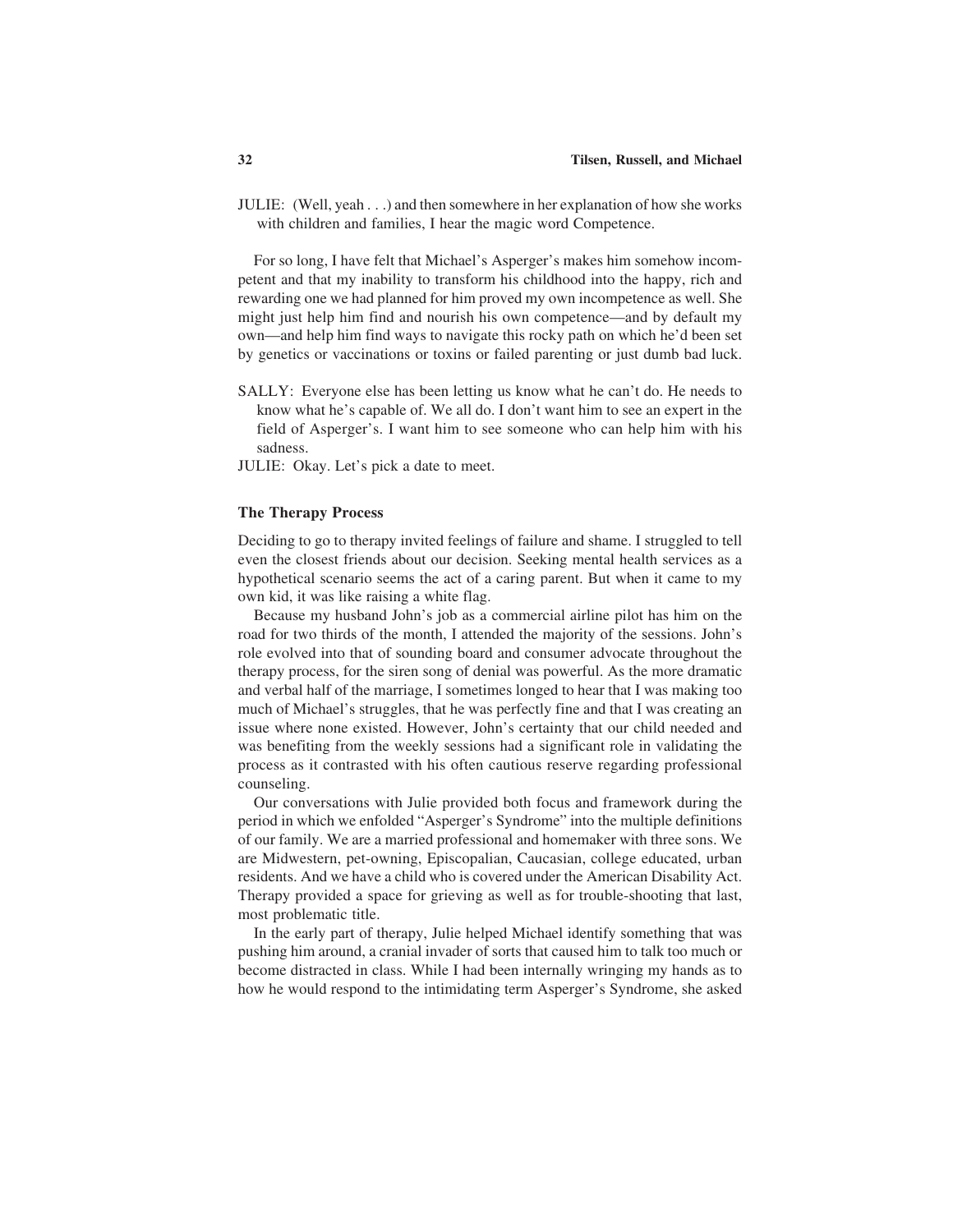him if he could give it his own name. He called it Unnimbleness, and that poignantly descriptive word became more than just a child friendly term: it informed me how he had come to see himself.

By that spring, we were still optimistic that his school was the best fit for him. Towards that end, members of the staff came over one sunny afternoon for Michael to offer them lemonade and a formal introduction to Unnimbleness. Shortly thereafter, it became evident that it was time to conclude therapy. It seemed that what we needed from a therapeutic experience were the tools to manage this unwelcome aspect of Michael's life in our family. Julie's willingness to provide support to a child and family in pain created a model for us that continues to inform how our family views Asperger's and how the unfailingly courageous Michael carries himself in the world.

It is no one else's job to give my kid a happy childhood; it is my responsibility and my privilege. And it remains a work in progress.

#### **A THERPIST RESPONDS: JULIE'S VERSION**

#### **Meeting the Problem**

Traditional approaches to treatment (Klin, & Volkmar, 1995) of Asperger's begin with a formalized assessment. I prefer to meet with clients before meeting someone else's ideas about them. I was depending on Michael and his mom to describe for me their experiences and on my ability to ask questions that would create space for them and keep me out of their way. I was particularly interested in inviting and honoring their own expertise on their lives rather than providing expert-generated information, of which, I had none. According to Anderson & Goolishian (1992), I was assuming the "not-knowing" stance in order to privilege the clients' own knowledges.

JULIE: So, Michael, why is it your mom brought you here to talk with me today? MICHAEL: Well, sometimes I have a hard time at school, not like with tests,

but like with paying attention. It's hard to get my brain into school mode 'cuz sometimes it's just in invent and think mode.

JULIE: Ahh . . . school's not about inventing and thinking?

MICHAEL: No, no . . .

JULIE: What grade are you in?

MICHAEL: Fourth!

JULIE: Yeh, fourth grade, so you've got how many years experience with knowing what school's about?

MICHAEL: Six years, including kindergarten and nursery school.

JULIE: Yeh, so you're a 6-year veteran of the schools—would you say you're somewhat of an expert?

MICHAEL: (nods agreement) Uh, huh . . .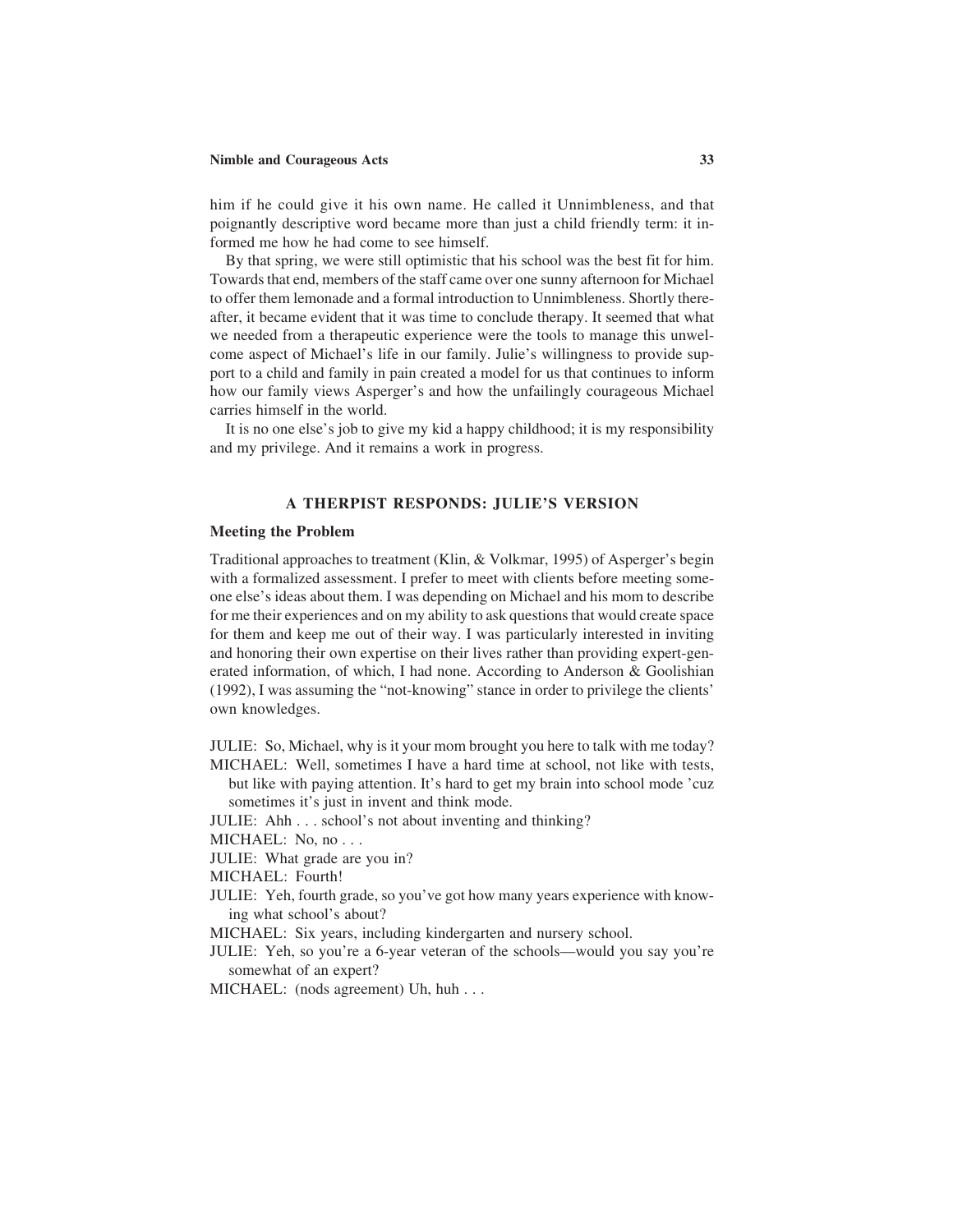#### **34 Tilsen, Russell, and Michael**

After establishing his knowledges on school, Michael went on to describe his experience of school being "mostly about math" and being a problem "because it takes all day." I learned about Michael's interest in science and electricity. Michael spoke at length about electrodes, impulses, and shock waves interspersed among other things for which he used language far too technical for me to comprehend.

According to the DSM-IV-TR one of the main identifying diagnostic criteria of Asperger's Disorder is:

Restricted, repetitive, and stereotyped patterns of behavior, interests, and activities, as manifested by at least one of the following:

(1) encompassing preoccupation with one or more stereotyped and restricted patterns of interest that is abnormal either in intensity or focus . . . (APA, 2000, p. 84).

Meyer and Minshew (2002) state that, because of these and other diagnostic characteristics of kids identified as Asperger's, they are in harms way of being "victim(s) of social harassment, bullying, or outright rejection by peers" (p. 158). Standard clinical and educational interventions (Safran, 2002; Klin & Volkmar, 1995; Meyer & Minshew, 2002) focus mainly on the individual, ignoring the cultural contexts that promote such victimization of people who fall outside the prescribed dominant representations of relational behaviors. Although these concerns are described as "social" and "relational" implying an interactive context, the problem is firmly located in the individual and his/her deviation from dominant ways of being.

From a model driven by essentialist ideas of identity formation (White, 2001), Michael's "preoccupation" with electricity is seen as pathological; however, Michael was reporting it as a break from the problems.

Epston has written about kids' "weird abilities," defining them as "unique powers of children and families that are usually shunned, labeled, or disqualified" (Freeman, Epston, Lobovits, 1997, p. xvii). Epston raises questions about the oppressive effects on these children of being "misunderstood, put down, ignored, or otherwise undervalued" and points out that "parents and teachers usually have the monopoly on what constitutes knowledge and what constitutes nonsense" (p. 182).

As a narrative therapist, I was curious about Michael's "weird abilities" that had not only been ignored, but also problematized by the wider culture in general and the mental health community in particular. Had anyone ever asked Michael about the helpful aspects of the way he thinks? Had others (adults) always assumed that he experienced his intense fascination with electricity as troubling because it troubled them? Isn't it safe to say that most aspects of the human condition are complex, presenting a "both/and" vs. an "either/or" experience?

Inspired by the possibilities suggested by these questions, I continued consulting Michael in order to generate an understanding of his experience. Unencumbered by a diagnosis or the reductionistic experience of "being" something identified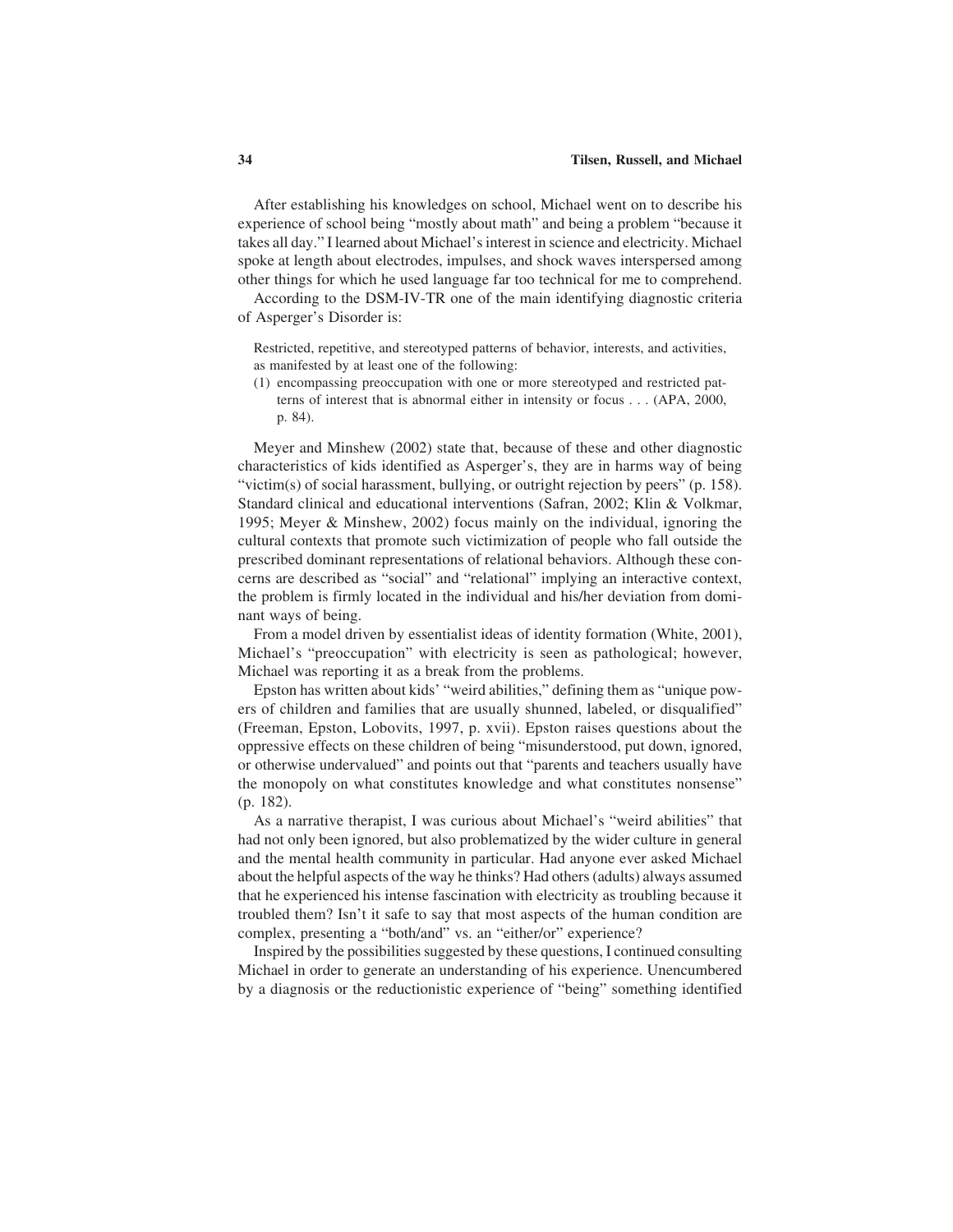by others, Michael, with humor and grace, revealed so much more about who he was than a codified mental health disorder ever could do.

Sally and Michael continued describing their experiences. Finally, I asked Michael if he had a name for this problem. He did: Unnimbleness.

Personally, I couldn't think of the last time I had even *thought* the word "nimble" let alone used it. Yet, this 9 year old, allegedly neurologically impaired, was using it in a way to describe something that was eating at him, a description that said what he meant, what he lived in a way that no scholarly paper or text book ever could do.

We continued to have an externalized conversation (White & Epston, 1990) about Unnimbleness. Michael readily used his knowledge of electricity to help him explain the ways Unnimbleness worked in his life. He drew a picture of Unnimbleness, revealing a multi-celled, tube-like creature that worked against Michael by "sending shock pulses throughout my brain to keep me from paying attention." From a psychophysiological perspective, I figured he wasn't too far off.

#### **Unnimbleness and The Worst Day Of My Life**

During the first few sessions, Michael's mom, Sally, accompanied him. I would consult Sally at times when Michael seemed stuck and as a way to invite multiple perspectives into the conversation.

With Sally's help, Unnimbleness was revealed to be an unwelcome causer-ofproblems for Michael and his family. Soon, reports of some intermittent successes in which Michael was able to get the better of Unnimbleness by paying attention, following directions at home, and feeling better connected at school became part of the conversation.

Sally reported that both she and John (her husband, Michael's dad) were becoming adept at spotting the times when Unnimbleness was "being the boss of Michael instead of Michael being the boss of himself." Michael, not pleased with the idea of not being his own boss, was able to generate Determination to "trip up Unnimbleness."

On a dark and snowy afternoon, Michael shuffled into my office, his customary gregariousness noticeably absent. John followed behind. After they both took a seat, Michael looked up and declared that day "the worst day of my life."

I was especially curious about how he got through this day, "the worst day" of his life. I was interested in helping Michael make some meaning out of his struggle and bring to light his story of survival so it could sit next to Unnimbleness' story of trouble-making. I asked him, "How did you get by today, the worst day of your life?"

Michael struggled to identify what he had done to get through the day. I wasn't surprised; problems often coax us into all-or-nothing renditions of success or failure and make it difficult to see anything but what they want us to. I wanted another perspective, one that could go into the "Pro- Michael" column and be used to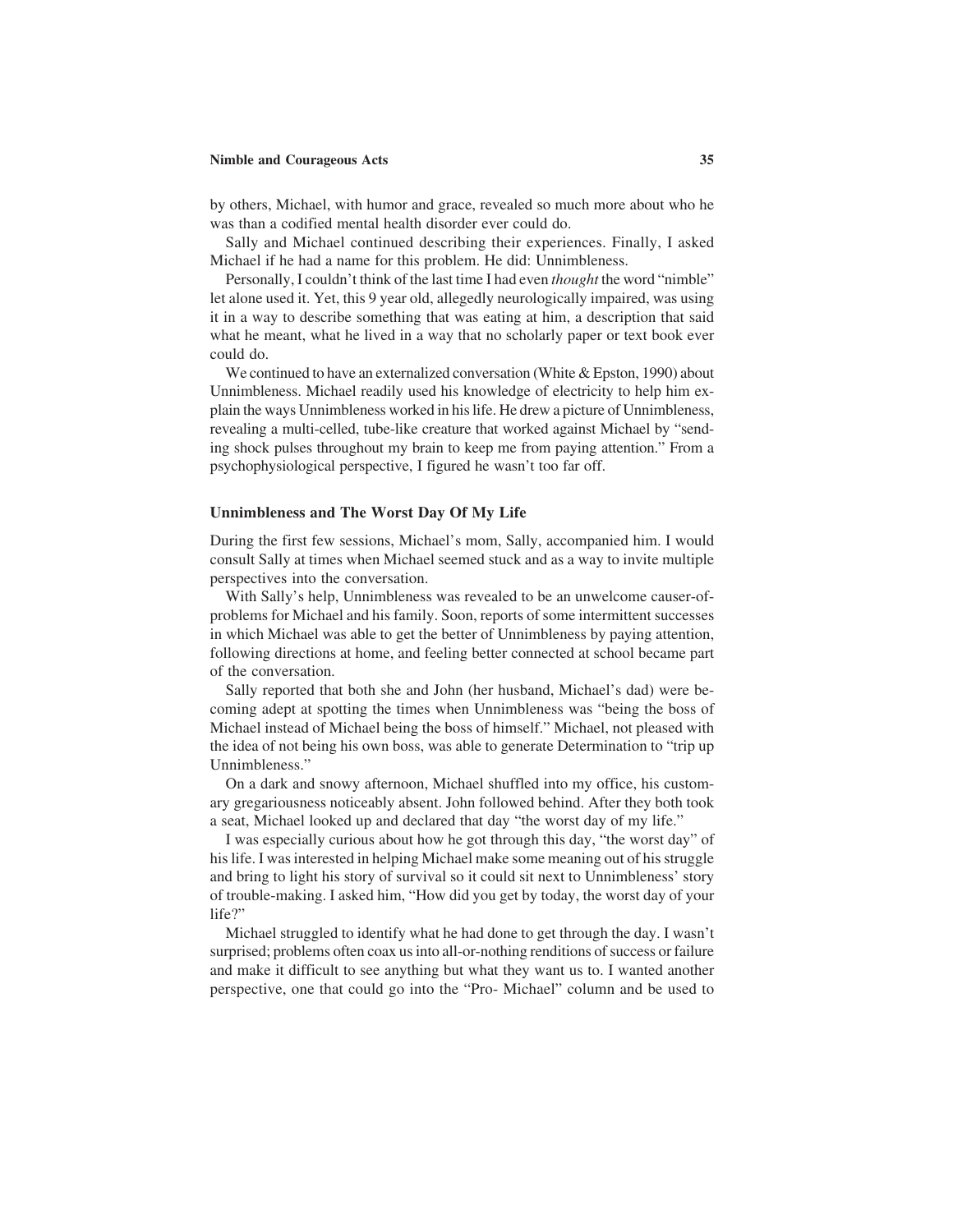demonstrate that his ability to survive "the worst day" of his life was neither accidental nor inconsequential. I asked his dad.

- JULIE: John, what do you think it says about Michael that he got through the worst day of his life?
- JOHN: Sometimes on the outside he gets kind of jaggedy, but way down deep inside he's pretty calm and pretty resilient.
- JULIE: What makes you say that, what've you seen?
- JOHN: I've seen him get disappointed and very upset but he always manages after some time to put it behind him.
- JULIE: John, is there anything you admire about Michael when you see him get through these hard times?
- JOHN: The way that Michael can talk about it and not get upset all over again. It's a very mature thing. I don't know if when I was 9 years old I could do that.

*Calm. Resilient. Puts hard times behind him. Able to talk about it. Mature.* John provided a version of Michael that was worthy of a father's admiration. This version of Michael illuminated an alternative story with a history of its own, giving us a lot to build on. By leveraging the qualities articulated by his dad, Michael came upon some Anti-Unnimbleness prescriptions for himself.

## **Mom and Michael Talk Back To Unnimbleness**

As the heaviness of our Minnesota winter gave way to the possibility of spring, Unnimbleness' hard grip on Michael and his family also showed signs of easing. Michael reported "being back to my old self, mostly" and spoke of experiencing "the happiest mood" more and more. Sally agreed that she had been witnessing an increase in happiness. Additionally, Sally noted that as the amount of happiness seemed to increase, so did Michael's ability to be the boss of himself.

Michael came to experience Happiness itself as an antidote to Unnimbleness. Describing it as "kind of like chemistry" Michael noted that Happiness was like a vaccine or antidote because "there's a lot less room for Unnimbleness" when Happiness was present.

Meanwhile, Sally was reporting some important new developments of her own, ones that could have serious implications for Unnimbleness and its continued presence in their lives.

SALLY: I talked back to Unnimbleness! We were working on homework and I could tell Michael left. I said, 'is that Unnimbleness?' and I could get mad at Unnimbleness and I didn't feel the need to yell like I did before.

Many of my students and supervisees, swept up in the current "strengths-based" Zeitgeist, are quick to offer "atta boys and girls" and "good for yous" when cli-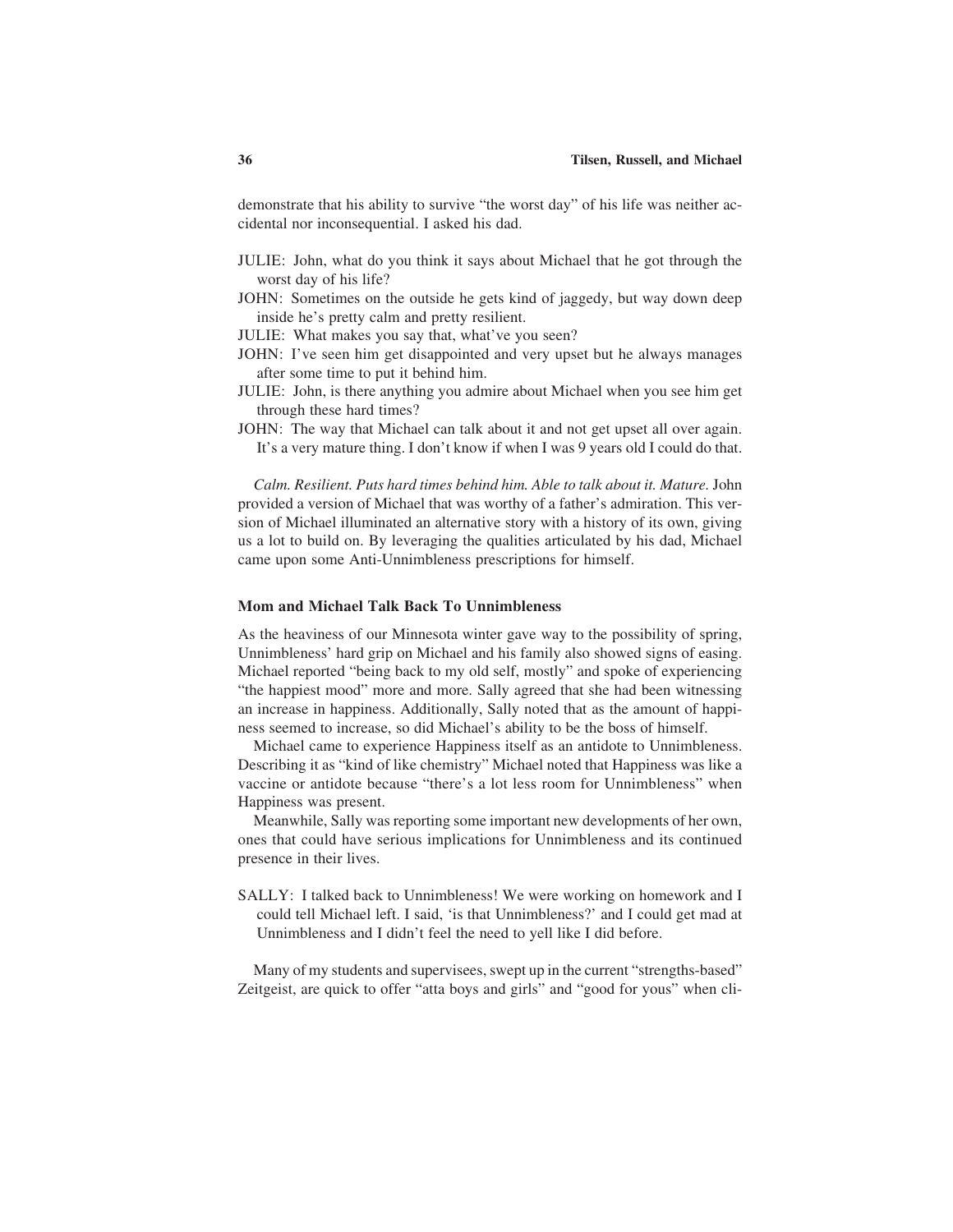ents report changes that are assumed to be positive. As a narrative therapist, I chose a different route, one that would, as White puts it, "contribute to an appreciation of complexity" (2001, p. 44) and invites meaning making. I explored the significance that they assigned to these events. By doing so, the alternative story gains richness and strength.

Michael's discovery of the medicinal qualities of Happiness and Sally's acts of resistance were only two of many encouraging developments that were emerging. I felt myself getting a bit carried away by the promise of a good outcome and I made the mistake of having an idea.

My idea was to encourage Michael to break the secrecy around Unnimbleness by telling some supportive people about his efforts to be his own boss. My idea was sound on two grounds. First, Michael had indicated on more than one occasion that Unnimbleness gained strength by separating him from others. Second, I was committed to resisting what Madsen (2004) has described as the "privatizing" of therapy in order to "protect clients from potential shame" (p. 136). This stance derives from practices that focus on pathology vs. competence and professional responsibility and control vs. collaboration. By aligning myself with the latter, I saw opening up the conversation to a wider audience as an opportunity to honor and support Michael's efforts and successes.

Despite this solid footing, my idea had a fatal flaw: it was mine. Michael ran from it without looking back. That is until someone else suggested it.

#### **Hearing from Unnimbleness**

Interviewing the problem is a narrative practice that is a logical extension of externalization. By interviewing the problem, that is, asking questions directly *of* the problem rather than *about* the problem, we gain access to an entirely different perspective (Roth & Epston, 1996; Zimmerman & Dickerson, 1996).

I invited Michael to "be" Unnimbleness—to think like Unnimbleness, to talk like Unnimbleness, and to want what Unnimbleness wanted. It didn't take long for Unnimbleness to spill the beans on itself. After a few minutes, I asked this question:

- JULIE: What's your worst nightmare, the thing that Michael could say or do that would make you the weakest?
- UNNIMBLENESS: Telling the other kids about how much trouble he's had. If he tells the absolute secrets about me I'll have to start from the beginning again. But the good thing is I've managed to block off his courage tube so he doesn't have it to tell.

As these words came out of her son's mouth, Sally's jaw dropped. The same idea, rejected by Michael when I suggested it, was now being presented by Unnimbleness itself. As I continued the interview, Unnimbleness implied that it wasn't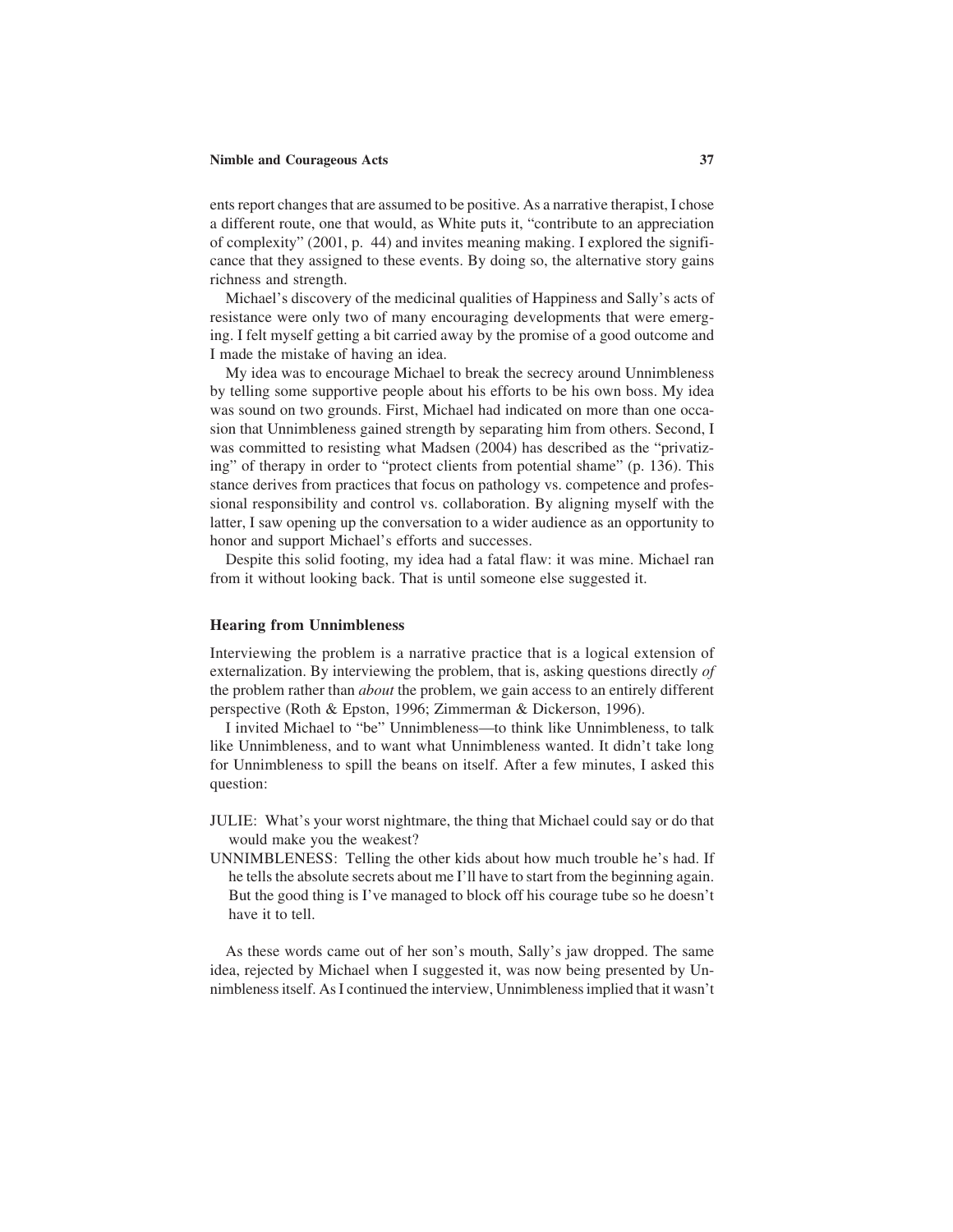worried about Michael finding the confidence to take a stand against it. I kept pressing:

JULIE: When would you say you'd call it quits 'cuz this kid's too much for you? UNNIMBLENESS: *No courage.*

JULIE: Has Michael shown you any signs of courage so far that make you even a little bit worried?

UNNIMBLENESS: *No courage.*

JULIE: What are the kinds of things you really hope he doesn't pay attention to because they would help him gain courage?

UNNIMBLENESS: If he plays a more soothing game like a learning game.

JULIE: While we're at it, is there anything else you've stolen besides his courage? What else have you taken without his permission that could help him stand up to you?

*Long pause.* I accused Unnimbleness of avoiding the question. It confessed that it was dodging this one and then ended the interview by saying: "His hearing. He can't hear the cheering. And let's hope that he doesn't look at the tapes (of the therapy sessions) because it's like a puzzle and he'll find the cure."

#### **A New Story: The Defeat of Unnimbleness**

Sally and John organized a lemonade and cookie meeting at their house. They invited staff from Michael's school and me. Michael brought the teachers up to speed on his efforts to manage the impact of Unnimbleness in his life. He showed them his drawings of Unnimbleness and described its tactics. He explained how Unnimbleness itself had revealed its own Achilles heal, thus leading to this gathering. From a postmodern perspective, we were providing an "appreciative audience" to help strengthen Michael's new preferred story (Madsen, 1999).

I met with Michael and Sally a couple of weeks later. Michael was certain that the cookie meeting was the key to his recent freedom-from-Unnimbleness. Not surprisingly, he identified "giving away most of its secrets and making the teachers ready" as the turning point.

As Michael described the changes he was experiencing, I asked him to consider his life as a multi-volumed book. He titled the "old book" *How Unnimbleness Tried to Rule Michael's Life* and dubbed the new volume *The Defeat of Unnimbleness.* He revealed his understanding that Unnimbleness would continue to "strike back" but took heart in his belief that "in the next book it always fails." He likened his struggle with a determined Unnimbleness with that of Harry Potter who always has to be at the ready for the forces of Voldemort to try and do him in. Nylund (in press) has discussed the importance of leveraging popular culture in order to maximize therapeutic opportunity with kids. I asked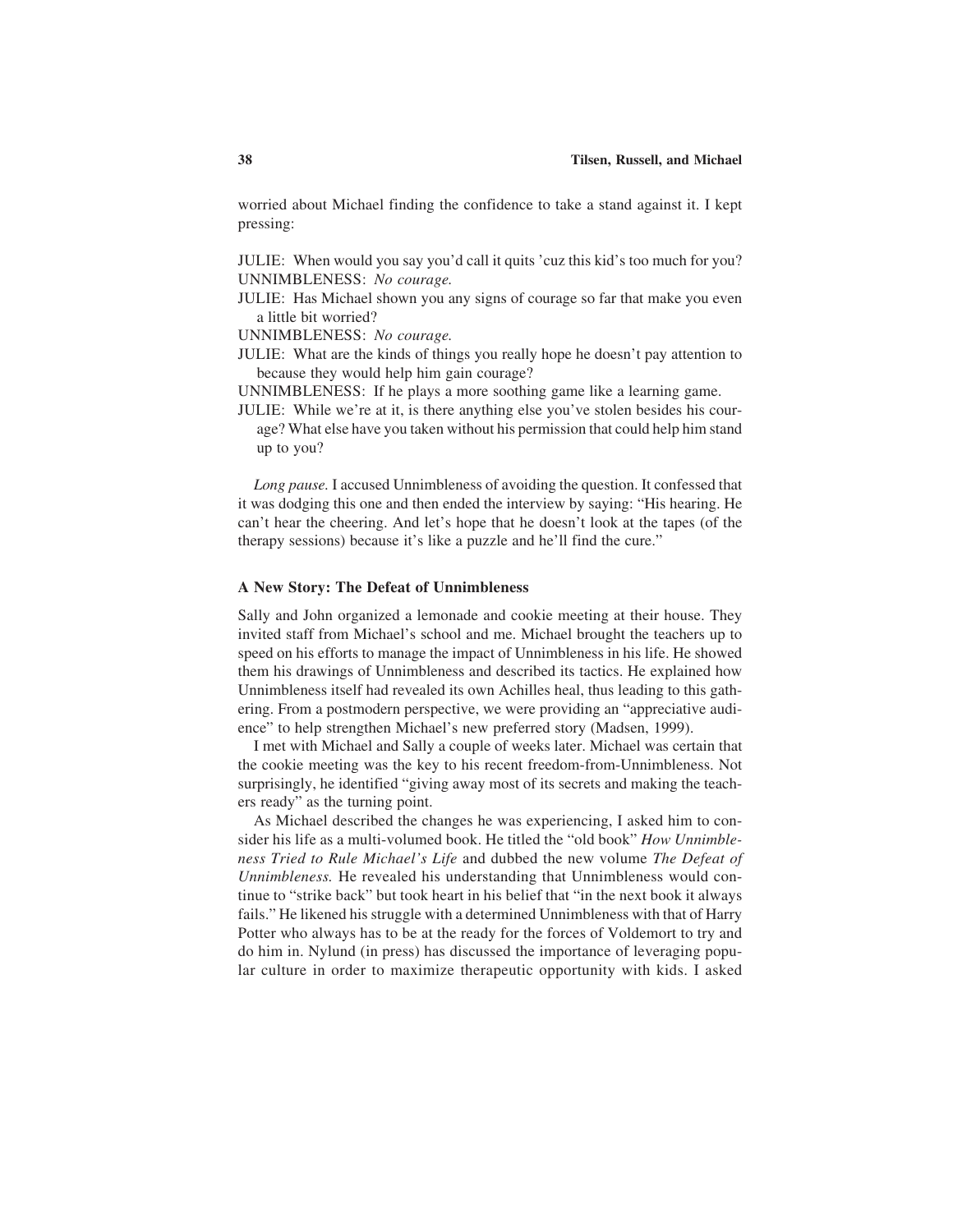Michael if when we first started talking, he ever thought he'd always come out on top and he exclaimed, "No, actually!" He also acknowledged that he liked being the star of his own story.

With Sally, I explored the transitioning identities of Michael and of herself. She saw Michael transitioning from "a victim" to "the boss of himself." When I inquired about her own transformation, Sally talked about how, as Michael's mom, she became "comfortable talking about Unnimbleness and knowing when to let go—Unnimbleness had made me feel it wasn't safe to let go . . ."

We decided that this was the last session. I asked Michael how he would like to document his new status as a courageous boss-of-himself. He wanted a certificate, suitable for framing, on yellow paper. I smiled to myself, thinking, "Huh. I thought yellow was for cowardice." Goes to show you that meaning is in the heart of the beholder.

#### **THE CHILD'S VERSION: MICHAEL'S THOUGHTS**

Michael, now 13, readily agreed to join Julie in an iced chai at the neighborhood coffee shop to share his thoughts about his therapy experience. He identified "drawing Unnimbleness" as one of the most helpful things he did in therapy. "It helped me to believe what it looked like and to fight it. I learned to turn the tables on it."

Michael went on to list how he described himself before our conversations about Unnimbleness and how he came to think of himself after. "Before, I felt alone, and disregarded, helpless. I had difficulty concentrating on schoolwork and on what people were saying—I still do. I also felt really lost. After, I was more social. I like being alone but not cut-off. When I feel helpless now, either I'm not being helped or no one wants to help me. I still struggle to concentrate in school. I don't feel lost."

I asked Michael what advice he'd have for therapists. He offered the following: "make sure to tell the kid that they're a friend, not a doctor; use your own way to let them know you can be trusted; tell the kid that they can figure out what they need to do themselves; make the kid feel safe and secure and not in trouble it's help not punishment."

For parents, he emphasized the importance of "making the kid feel comfortable, not abnormal." Michael also cautioned parents not to "force them to be social or make friends, just suggest it." Michael's message to other kids struggling with an Unnimbleness-type problem was this: "you can be yourself, have friends, do anything you want to without being abnormal if you just put your mind to it."

Michael ended the conversation by adding "this was very good to do—there's probably something I'm overlooking that was useful. It was nice to meet an old friend."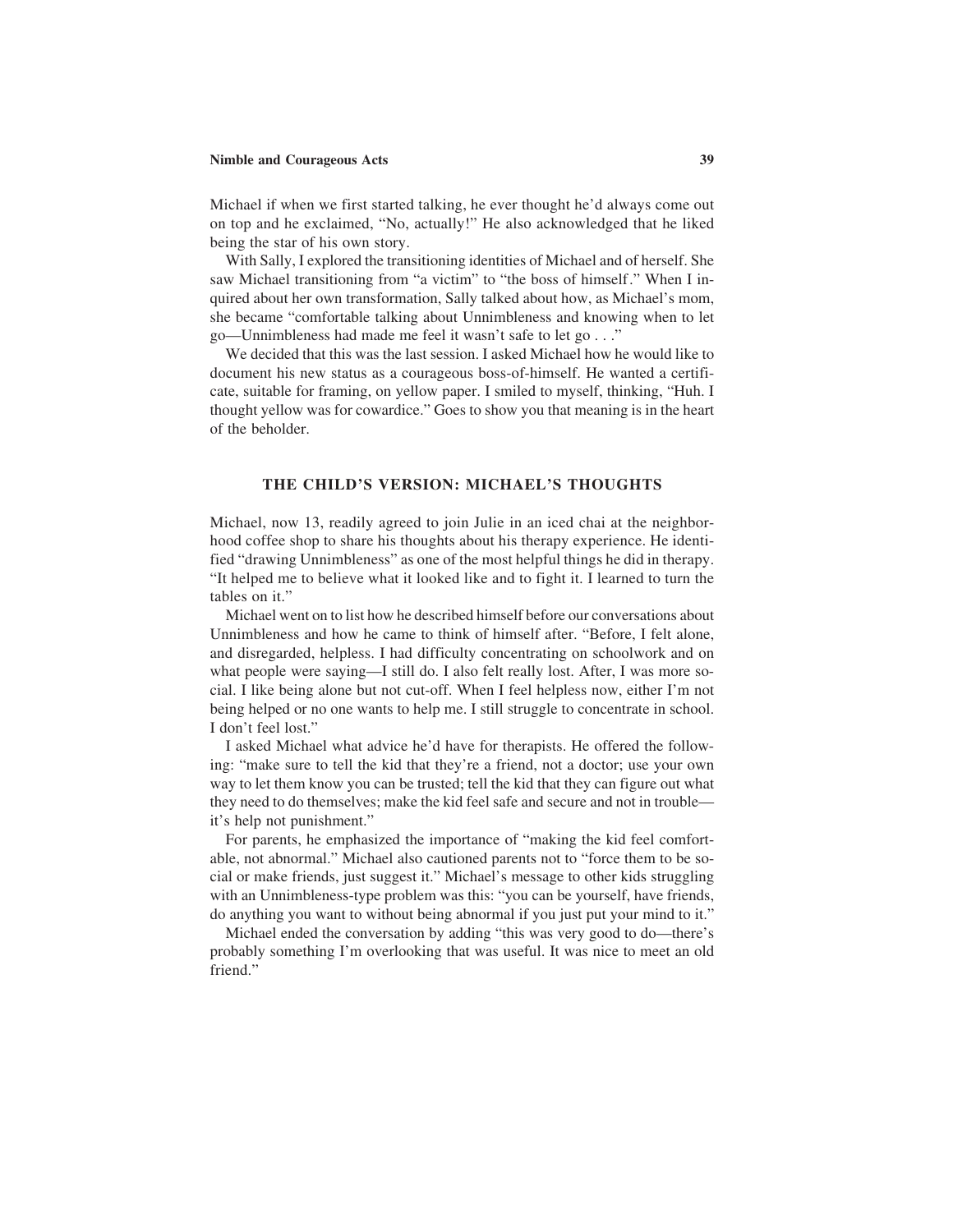#### **AN OUTSIDE WITNESS: DAVID'S REFLECTIONS**

Dave Nylund, a narrative therapist, was invited to read this paper and provide reflections on the story told by Sally, Julie, and Michael. The purpose of this invitation was to provide another perspective and invite further meaning making for clients and therapist alike. Dave's thoughts and questions follow. (See Friedman [1995] for more on reflecting practices.)

*For Sally:* Sally, I was first struck with the beauty of your writing. You paint such a vivid picture of the struggles that so many parents and families face struggling with so-called Asperger's. Everything that has been written about Asperger's is so clinically distant, heady, and bleak, kind of like a chilly Minnesota winter evening. I end up feeling depressed reading such expert material; it's so disconnected from real people's lived experience. So, thank you Sally for writing such a highly personal, sunny, and rich description of your experience. I think every psychiatrist who treats children with Asperger's should read your piece. Your writing helps counteract the dominance of expert knowledge and lends authority to local knowledge and encourages a more hopeful outlook. I felt hope and inspiration when I read it. Again, your writing is so poetic and enthralling. Here are two questions:

- You mentioned that Michael is "unfailingly courageous." How do you see his courage? In what ways have you nurtured his courage?
- As you look back on this journey, what do you most appreciate about yourself as a mother?

*For Julie:* I admire you admitting that you were initially not sure about working with Michael since you did not know much about developmental disorders. It would have been easy to have referred them to an "expert." What gave you the courage to go ahead and work with Michael? In hindsight, do you think that not knowing anything about developmental disorders was a blessing rather than a hindrance? How so?

*For Michael:* Michael, I read that you ordered iced chai at the coffee shop. I have always wanted to try an iced chai but Fear gets me to order my usual, a cappuccino. After reading your thoughts, I became adventurous and ordered an iced chai. It was good! Thanks for inspiring me to find my courage. In terms of adventures, you have had quite a voyage with Unnimbleness. What's it been like to become the boss of yourself? Michael, here are some other questions:

- Why is it important for therapists to tell kids that they are a friend, not a doctor? Are you becoming a better friend to yourself?
- What do you think are Julie's best talents? Is Fairly Nimble in her counseling techniques?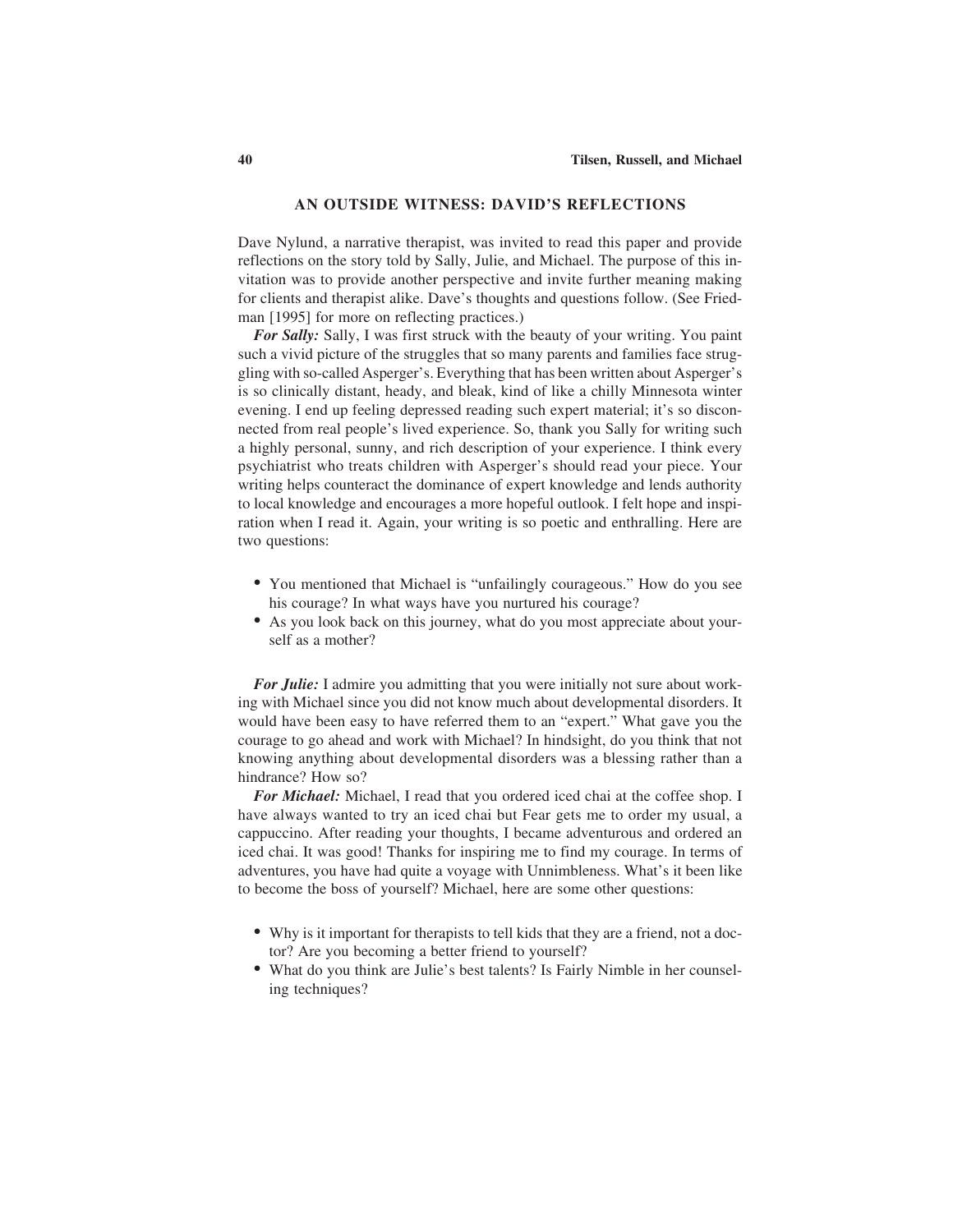Michael, I have a 10-year-old son, Drake, who is weirdly-abled. Sometimes he feels a bit odd compared to other kids. I will pass your advice on to Drake. Thanks to all of you. I am going to stop here. Drake and I are going to go make some lemonade . . .

## **CONCLUSION: JULIE'S FINAL THOUGHTS**

Sally and John are a lot like me. We're all white. We are 40-something, educated, middle-class professionals. From their house, my office is a pleasant walk (winter notwithstanding) through one of Minneapolis' premiere neighborhoods. We share lots of markers of social location. We differ in a few significant ways. I'm queer, they're not. They have a kid with a so-called disability, I don't. Had I first met them somewhere in this neighborhood we all call our own, we may have become friends and Michael's struggles would have been the stuff of hard conversations friends sometimes share. We didn't meet socially, we met professionally, and had I not resisted the dominant discourse of expertness, our meeting may have ended at the first phone call.

As therapists we face an enormous amount of pressure from psychiatric and professional discourses that encourage us to assume the mantle of expert. These discourses also support medicalized descriptions of individuals and promote reductionistic notions of personhood. Our clients are similarly recruited by the hegemony of psychiatric and professional discourses, as they permeate our culture both implicitly and explicitly. Removing preconceived, expert ideas from the therapeutic conversation creates space for client voices to reach therapists' ears. We're hoping the reader will hear this story in a way that helps them approach so-called Asperger's Disorder with openness and curiosity, thus making room for a proliferation of possible identity conclusions for all involved.

#### **REFERENCES**

- American Psychiatric Association. (2000). *Diagnostic and statistical manual of mental disorders* (4th ed. Text revision). Washington, DC: Author.
- Anderson, H. & Goolishian H. (1992). The client is expert: A not-knowing approach to therapy. In S. McNamee & K. J. Gergen (Eds.), *Therapy as social construction* (pp. 25–39). Thousand Oaks, CA: Sage.
- Freeman, J., Epston, D., & Lobovits, D. (1997). *Playful approaches to serious problems: Narrative therapy with children and their families*. New York: W.W. Norton.
- Friedman, S. (Ed.) (1995). *The reflecting team in action: Collaborative practice in family therapy*. New York: Guilford Press.
- Klin, A. & Volkmar, F. (1995). *Asperger's syndrome: Guidelines for treatment and intervention*. Retrieved September 6, 2004, from: http://info.med.yale.edu/chldstdy/ autism/astreatments.html.